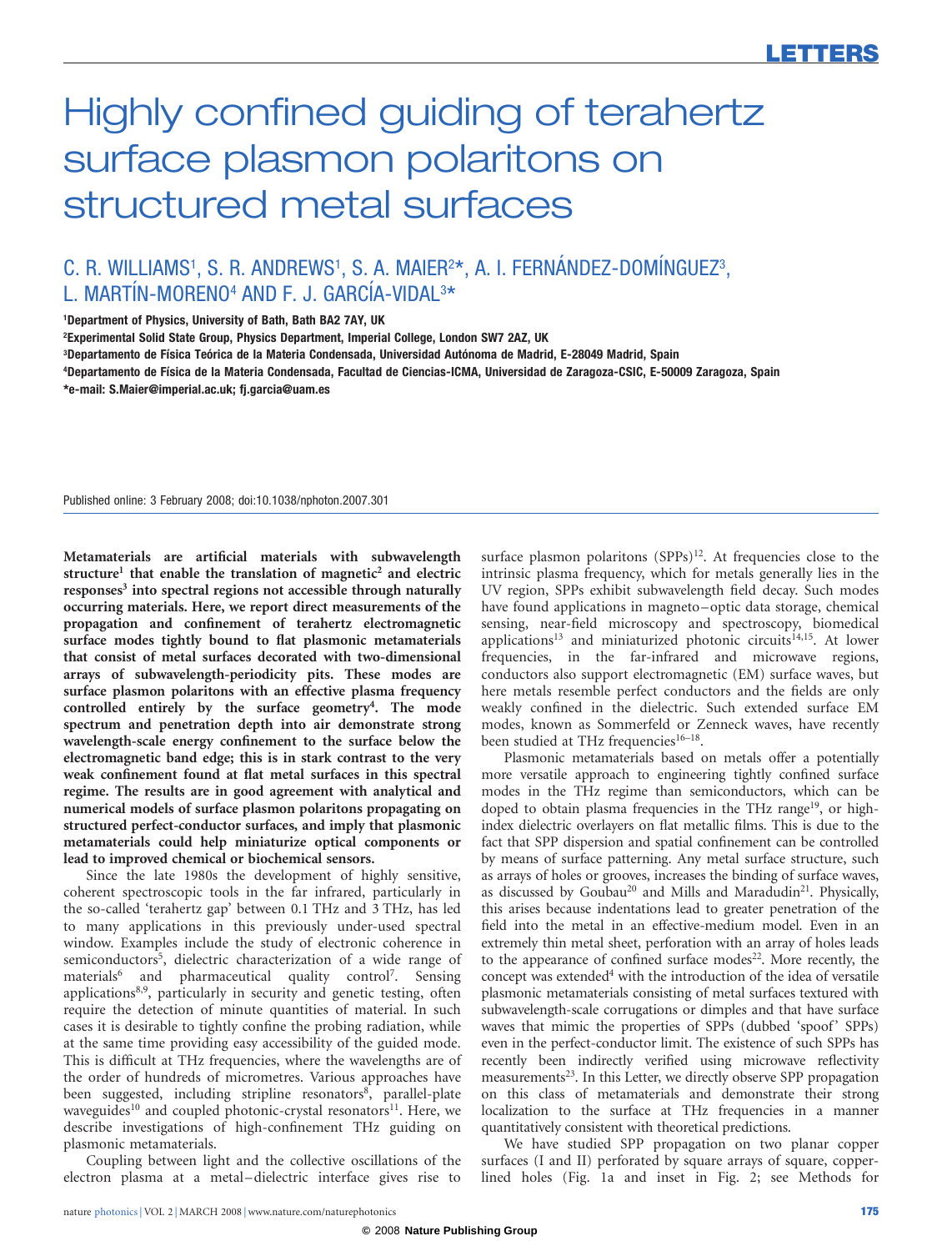

Figure 1 Plasmonic metamaterial geometries under study. a, Schematic of the plasmonic metamaterial showing holes in yellow. b, SPP dispersion curve for sample II near the Brillouin zone boundary. The green curve indicates the light line, the blue curve shows the MEA calculation, and red points indicate the FDTD calculation.

dimensions). Figure 1b shows the dispersion relation (angular frequency  $\omega$  versus propagation constant  $k_y$ ) for sample II calculated using a quasi-analytical modal expansion approximation  $(MEA)^{24}$ , which takes diffraction into account up to the tenth order, and its verification by finite-difference time-domain (FDTD) simulations<sup>25</sup>. As is apparent, the SPP dispersion curve (blue) deviates from the light line (green) as the zone boundary at  $k<sub>v</sub> = \pi/d$ , where d is the period, is approached, although an asymptotic region cannot be reached for air-filled holes.



Figure 2 Schematic of the experimental arrangement to study SPP propagation. Insets show electron micrographs of the top and cleaved edges of sample I.

The metamaterials were studied experimentally using THz time-domain spectroscopy, in which the coherently detected signal current at a particular frequency is proportional to the THz electric field. Coupling of p-polarized free-space radiation to SPPs was achieved using an aperture of wavelength-scale width  $h_1$ , defined by a steel razor blade perpendicular to the sample



Figure 3 THz signals and their spectra. a-c Signals and d-f spectra for different arrangements. Free-space coupling of the transmitter and receiver and propagation on a flat sheet (a,d) sample I (b,e), sample II (c, f). Panels c and f also show a calculation of the effect of SPP dispersion on pulse shape. The dashed vertical lines in e and f indicate the zone boundaries.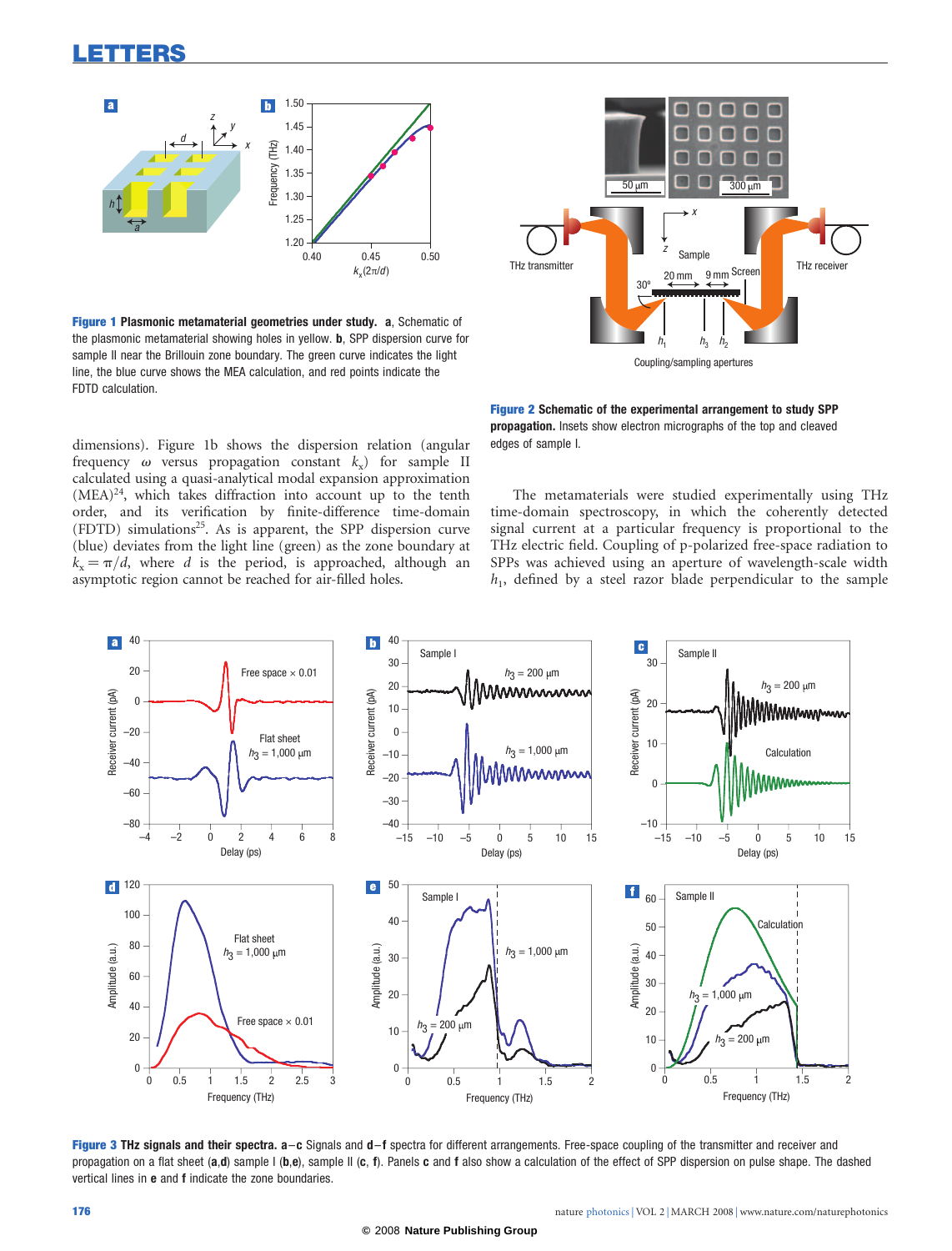

Figure 4 Numerical simulations of spoof SPP propagation. a-c, Simulated absolute-electric-field maps for sample II at an SPP frequency of 1.3 THz for  $h_3 = 0.1$  mm (a),  $h_3 = 0.5$  mm (b) and  $h_3 = 1.0$  mm (c). Red colour indicates high field and blue indicates low field. d, Field profiles along z at the positions indicated by the dotted lines in panel **b**.The dotted curve in **d** shows the profile predicted using the MEA. e, Ratio  $A_2/A_1$  as a function of  $h_3$  for two different frequencies,  $f = 1.3$  THz (black) and  $f = 0.7$  THz (blue). Points correspond to values obtained from FIT and full lines are obtained using equation (1) and the MEA.

surface<sup>16</sup>, as shown in Fig. 2. Diffraction at the aperture allows phase matching to the slower SPP. An intermediate aperture  $(h_3)$ made from a 1.5-mm-thick aluminium sheet is used to probe the extent of the SPP field along z, as described below, and diffraction at the final razor blade (aperture  $h_2$ ) is used to transform the SPP back into free-space radiation for detection. It is important to appreciate that the propagation distance after the excitation region for the modal shape of the surface wave to be fully developed is governed by the perpendicular amplitude decay length,  $l_z = 1/\text{Im}(k_z)$  with  $k_z^2 = \omega^2/c^2 - k_x^2$ , which makes observations of Zenneck waves on flat surfaces difficult<sup>18</sup>  $(l_z)$  is  $\sim$ 10 cm for copper at 1 THz). In the metamaterial case,  $l_z$  is a few millimetres or less over a large frequency range near the band edge, and therefore the SPP waves are fully developed in our set-up, as verified in the EM simulations described below.

Figure 3 shows time-domain signals and their spectra after propagation along the two sample surfaces (Fig. 3b,c,d,f). It also shows, for comparison, data obtained by direct free-space coupling of the THz transmitter and receiver (that is, no sample) and for propagation on a perfectly flat copper surface (Fig. 3a,d). The time-domain trace of the featureless surface is similar to that obtained with no sample. Because of the extremely low dispersion of the Zenneck wave on a flat surface, the small change in shape is mainly due to the filtering effect of the apertures<sup>13</sup>. In contrast, the signals from the metamaterials show pronounced ringing, which persists for more than 10 ps, and the spectra exhibit sharp cut-offs at frequencies close to those of the Brillouin zone boundaries indicated by the vertical

bars in Fig. 3e and f. Figure 3c and f also shows a calculated time-domain trace and spectrum for sample II. The calculation includes model functions for the electric field produced by the transmitter and for the receiver response<sup>26</sup>, which together reproduce the free-space signal and spectrum in Fig. 3a and d. The propagation of the SPP between the in- and out-coupling apertures is calculated using, for simplicity, a firstorder approximation to the MEA (ref. 24) and neglecting the transmission functions of the apertures. The good qualitative agreement with the experimental shape of the THz pulse shows that the propagation is mainly determined by the slowing down of the SPP near the band edge.

If we assume that the intermediate razor blade simply passes part of the incident SPP without significantly altering its field distribution, then, to a first approximation, the effect is to integrate the Poynting vector parallel to the surface. Energy conservation then requires that the ratio of the transmitted and incident fields,  $A_2(\omega)$  and  $A_1(\omega)$  respectively, on either side of the aperture is given by

$$
A_2(\omega)/A_1(\omega) = \sqrt{1 - \exp(-2 k_z h_3)}
$$
 (1)

The detected field after out-coupling,  $E(\omega)$ , is proportional to  $A_2(\omega)$  if diffraction by the aperture can be neglected, so that k<sub>z</sub> can, in principle, be determined from the variation of  $E(\omega)$  with  $h_3$ . To test the above assumptions we performed numerical simulations of the SPP propagation using the finite-integration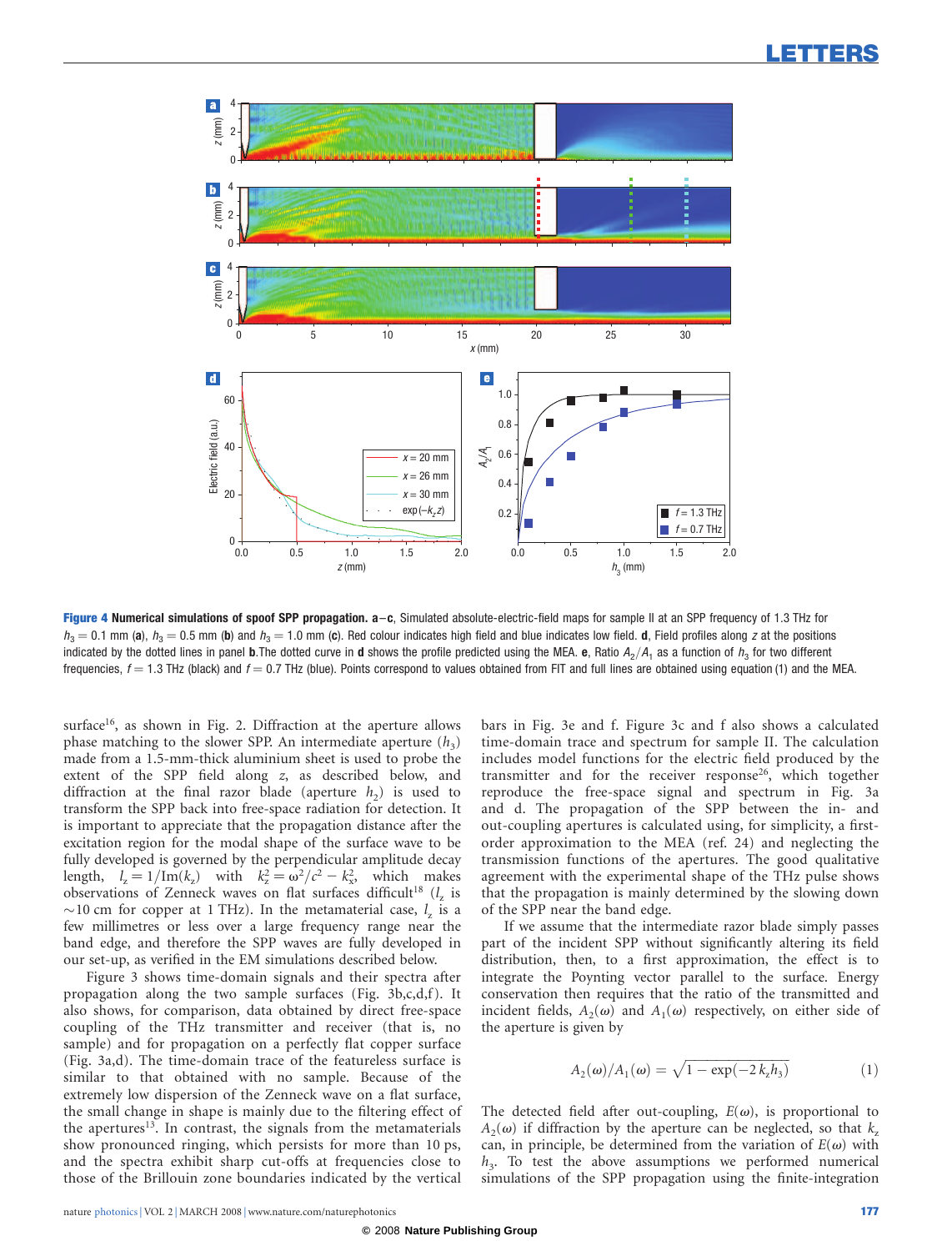### <span id="page-3-0"></span>LETTERS



Figure 5 Experimental (points) and theoretical (shaded bands) electric-field amplitudes as a function of  $h<sub>3</sub>$ . The error bars denote uncertainties in experimental measurement, and the theoretical curves are represented as bands to reflect the uncertainty in geometrical sample parameters, and are evaluated from equation (1) using the MEA. a, Data for sample I at  $f = 0.9$ , 0.7 and 0.5 THz. **b**, Data for sample II at  $f = 1.3$ , 0.7 and 0.4 THz.

technique (FIT) in the perfect-conductor approximation. Figure 4a–c shows the distribution of the electric field evaluated in the  $x-z$  plane of sample II for three different values of  $h_3$ . The aperture dimensions and positions are the same as experiment. The output coupler is located at the right-hand edge of the structure displayed and is not shown. The frequency of the incident radiation (1.3 THz) is close to the zone boundary where large confinement of the SPP is expected. It is clear from Fig. 4a–c that the intermediate razor blade selectively passes the SPP while blocking unwanted radiation diffracted at the input coupler. In Fig. 4d, several z-cuts along the propagation direction showing the decay of the SPP field in Fig. 4b ( $h_3 = 0.5$  mm) are presented to allow comparison of the field confinement within and after the intermediate aperture. The field profile is maintained during the transmission process and the decay of the SPP in the direction perpendicular to the surface closely corresponds to that calculated from the dispersion relation obtained using the MEA (Fig. 1b), as assumed in deriving equation (1).

We now verify that the dependence of the output signal on  $h_3$ carries information on the spatial confinement of the SPP. In Fig. 4e, the ratio  $A_2/A_1$  obtained using the FIT is compared with that evaluated using equation (1) and the dispersion relation obtained using the MEA (Fig. 1b) as a function of  $h_3$  at 0.7 THz and 1.3 THz. The good agreement obtained between the FIT

prediction, which includes diffraction at the aperture, and the quasi-analytical MEA predictions, which neglect it, makes us confident of the experimental technique's ability to probe the confinement of the SPP propagating at the surface of the metamaterial, at least for  $h_3$  greater than of the order of the freespace wavelength. For smaller  $h_3$ , the SPP amplitude is underestimated because of diffraction. This comparison also shows that the condition assumed in the metamaterials concept—that d and the aperture edge length, a, must be much less than the wavelength,  $\lambda$ —is quite relaxed in practice.

The experimental variation of  $E(\omega)$  with  $h_3$  for the two samples is shown in Fig. 5, which also shows theoretical predictions based on equation (1) with  $k_z$  evaluated using MEA and scaled vertically to fit the data. The corresponding theoretical values for  $l<sub>z</sub>$  are tabulated in the figure. The agreement between theory and the measured amplitudes appears very good, particularly for the higher frequencies where the confinement is strongest and diffraction is weakest, and for aperture heights of the order or greater than the free-space wavelength, as anticipated from the above discussion. A fitting of the complete datasets (including the smallest aperture height) to equation (1) overestimates the decay length by a factor of the order of two for the reasons discussed, and for signal-to-noise ratio reasons it is not possible to restrict the fitted data to large  $h<sub>3</sub>$ . A more accurate experimental determination of  $l_z$  requires either a near-field probing scheme avoiding diffraction, or an analytical treatment that takes diffraction into account. It is, however, clear that wavelength-scale energy confinement of the SPP over a wide frequency range near the band edge is experimentally observed, and that the degree of confinement is in close agreement with theory when account is taken of the approximations inherent in equation (1).

In conclusion, on our metamaterial surfaces we observe wavelength-scale energy confinement over the octave below the zone boundary, two orders of magnitude better than for a flat metal sheet and in agreement with theoretical predictions. We have not measured the propagation loss, but it should be proportional to  $l_z^{-2}$  if metal absorption dominates over diffraction. From a comparison with the theory of Zenneck waves on copper, the amplitude decay length  $l<sub>x</sub>$  is estimated to be of the order of 5 cm near the band edge for our structures, reflecting a tolerable trade-off between loss and confinement. These characteristics are very encouraging for future applications in chemical or biochemical sensing, particularly as the vertical confinement can be increased by almost one order of magnitude by filling the holes with a high-index dielectric such as silicon. This would allow access to the flat part of the SPP dispersion relation, and spatial variation of the hole size or period could be used to create optical elements such as waveguides, lenses, mirrors and resonant cavities.

#### **METHODS**

#### DEVICE FABRICATION

Samples were fabricated by copper plating of lithographically patterned polymer films. A thin layer of SU8-5, an epoxy-based photoresist, was initially spun on to silicon wafers to create a base layer. A 60-µm-thick layer of SU8-50 was then applied and patterned with arrays of holes using contact optical lithography. Copper was deposited on the cured SU8 surfaces by catalytic plating using the Shipley Circuposit electroless process. Sample I had a period  $d = 150 \mu m$  and hole edge  $a = 91 \pm 5 \mu m$ , and sample II had  $d = 100 \mu m$  and  $a = 66 \pm 4$  µm. The hole depth in each sample was  $58 \pm 6$  µm, and the copper thickness was  $\sim$  0.5  $\mu$ m. The uncertainties reflect systematic variations across the samples associated with the fabrication technique and the existence of undercut in the hole side-wall (see Fig. 2). The samples were 40 mm long and 8 mm wide.